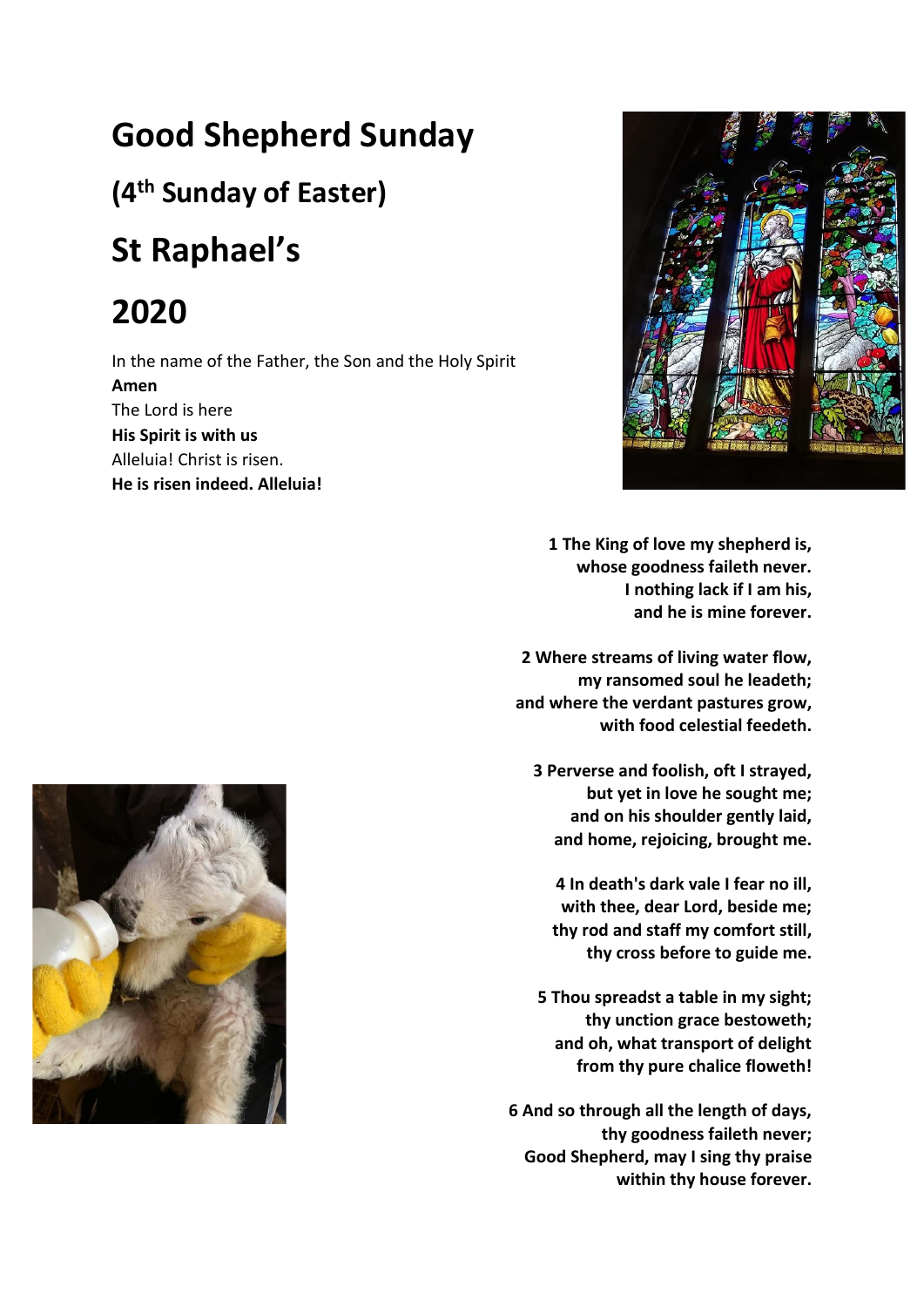We are standing at the gate, O loving Shepherd, unsure about the journey. But you have called our names, and in your voice we hear such love and assurance. Bring us safely on the journey and strengthen us that we may serve you in all that we do. **Amen**

### **The Confession.**

**Patient and loving God, we stand at the gate and peer through. We keep creating our own ways, believing that we know what is in our own best interest, and we ignore the voice of the one Shepherd who will guide us to peace and hope. We wander aimlessly and find ourselves lost. Help us stop and listen to the Shepherd's voice. Let us place our trust in the Shepherd who has never failed us, who loves and guides our lives. Forgive us our stubbornness and foolishness. For we ask this in Christ's Name. Amen.**

### **Words of Assurance and Absolution**

Even though we have wandered and have become lost, the shepherd calls to us. We can place our trust in his loving care. For we are the sheep of his pasture, blessed and given hope.

May the God of love bring *us* back to himself, forgive *us our* sins, and assure *us* of his eternal love in Jesus Christ our Lord. **Amen**



#### The Gloria

**Refrain:** *Gloria, Gloria, in excelsis Deo***,** *Gloria, Gloria, in excelsis Deo.*

**1. Lord God heavenly King, peace you bring to us, we worship you, we give you thanks, we sing our song of praise.** 

**2. Jesus, saviour of all, Lord God, Lamb of God, you take away our sins, O Lord, have mercy on us all.** 

**3. At the Father's right hand, Lord, receive our prayer. For you alone are the Holy One and you alone are Lord.**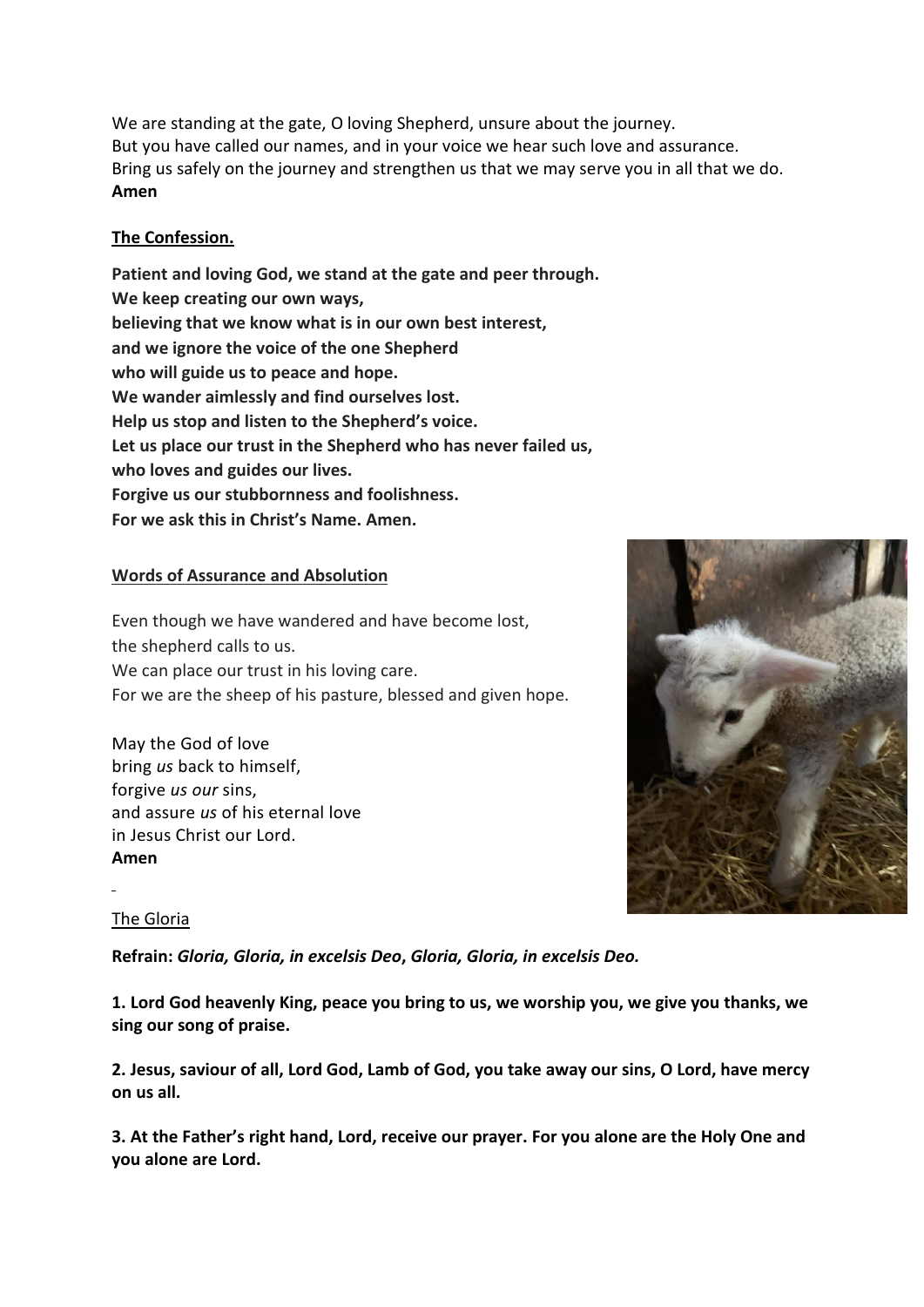## **4. Glory Father and Son, glory Holy Spirit! To you we raise our hands up high! We glorify your name**

Risen Christ, Faithful shepherd of your Father's sheep, Teach us to hear your voice And to follow your command That all your people may be gathered into one flock To the glory of God the Father. **Amen**

*We hear the first reading*

### Acts 2: 42-47

The believers devoted themselves to the apostles' teaching and fellowship, to the breaking of bread and the prayers.

**<sup>43</sup>** Awe came upon everyone, because many wonders and signs were being done by the apostles. **<sup>44</sup>** All who believed were together and had all things in common; **<sup>45</sup>** they would sell their possessions and goods and distribute the proceeds<sup>[\[a\]](https://www.biblegateway.com/passage/?search=acts+2%3A+42-+47&version=NRSVA#fen-NRSVA-26984a)</sup> to all, as any had need. <sup>46</sup> Day by day, as they spent much time together in the temple, they broke bread at home<sup>[\[b\]](https://www.biblegateway.com/passage/?search=acts+2%3A+42-+47&version=NRSVA#fen-NRSVA-26985b)</sup> and ate their food with glad and generous<sup>[\[c\]](https://www.biblegateway.com/passage/?search=acts+2%3A+42-+47&version=NRSVA#fen-NRSVA-26985c)</sup> hearts, <sup>47</sup> praising God and having the goodwill of all the people. And day by day the Lord added to their number those who were being saved.

This is the word of the Lord **Thanks be to God**

**Dear Lord and Father of mankind, forgive our foolish ways! Re-clothe us in our rightful mind, in purer lives thy service find, in deeper reverence, praise; in deeper reverence, praise.**

**In simple trust like theirs who heard, beside the Syrian sea, the gracious calling of the Lord, let us, like them, without a word, rise up and follow thee; rise up and follow thee.**

**O Sabbath rest by Galilee! O calm of hills above, where Jesus knelt to share with thee the silence of eternity**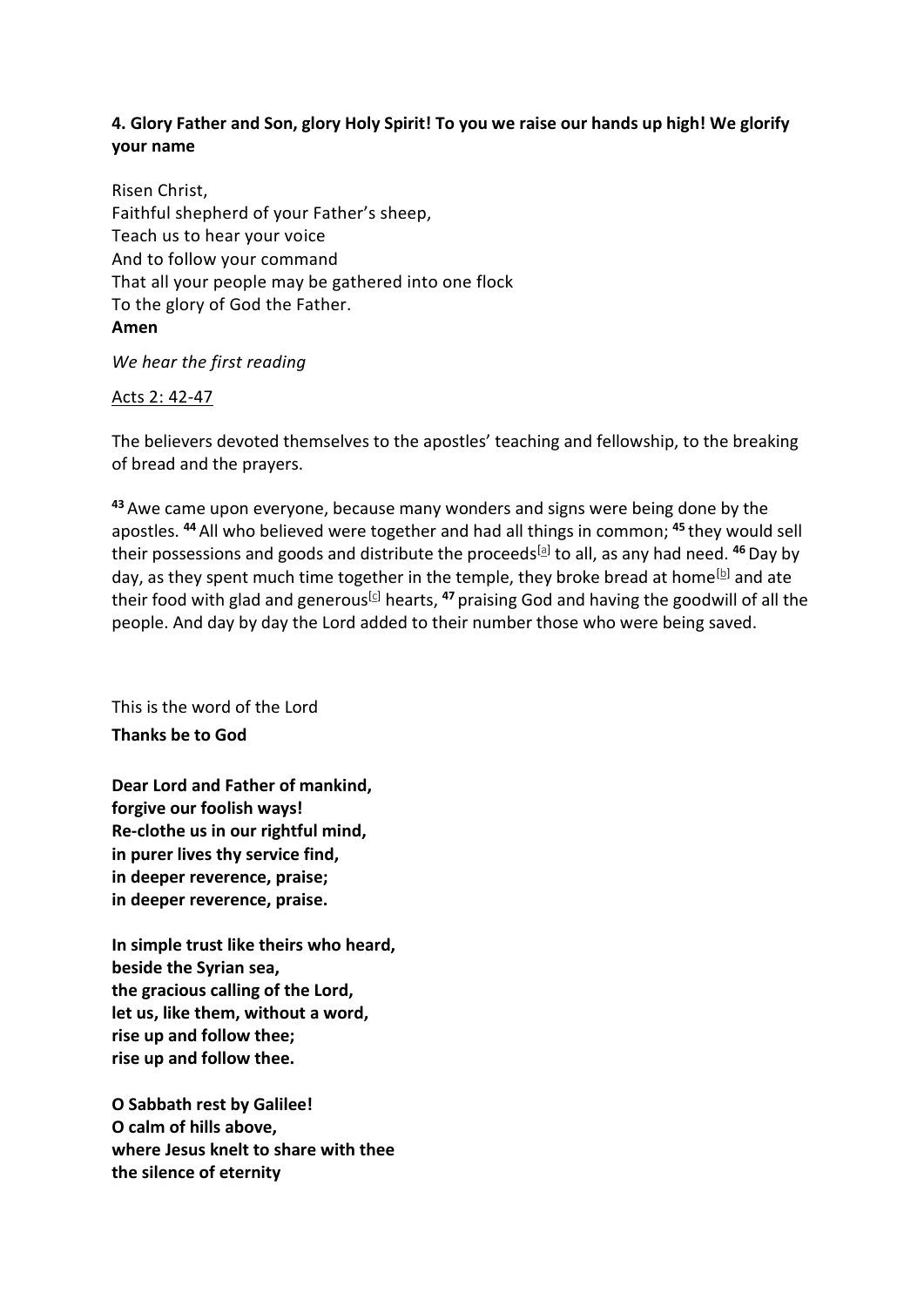**interpreted by love! interpreted by love!**

**Drop thy still dews of quietness, till all our strivings cease; take from our souls the strain and stress, and let our ordered lives confess the beauty of thy peace; the beauty of thy peace.**

**Breathe through the heats of our desire thy coolness and thy balm; let sense be dumb, let flesh retire; speak through the earthquake, wind, and fire, O still, small voice of calm; O still, small voice of calm.**

**…………………………………………………** *We hear the Gospel reading*

Alleluia, alleluia. Jesus said, 'All who see the Son and believe in him may have eternal life; and I will raise them up on the last day.' **Alleluia**

Hear the gospel of our Lord Jesus Christ according to John **Glory to you Oh Lord**

John 10:1-10 New Revised Standard Version, Anglicised (NRSVA)

# Jesus the Good Shepherd

**10** 'Very truly, I tell you, anyone who does not enter the sheepfold by the gate but

climbs in by another way is a thief and a bandit. **2**The one who enters by the gate is the shepherd of the sheep. **3**The gatekeeper opens the gate for him, and the sheep hear his voice. He calls his own sheep by name and leads them out. **4**When he has brought out all his own, he goes ahead of them, and the sheep follow him because they know his voice. **5**They will not follow a stranger, but they will run from him because they do not know the voice of strangers.' **<sup>6</sup>** Jesus used this figure of speech with them, but they did not understand what he was saying to them.

**<sup>7</sup>** So again Jesus said to them, 'Very truly, I tell you, I am the gate for the sheep. **8**All who came before me are thieves and bandits; but the

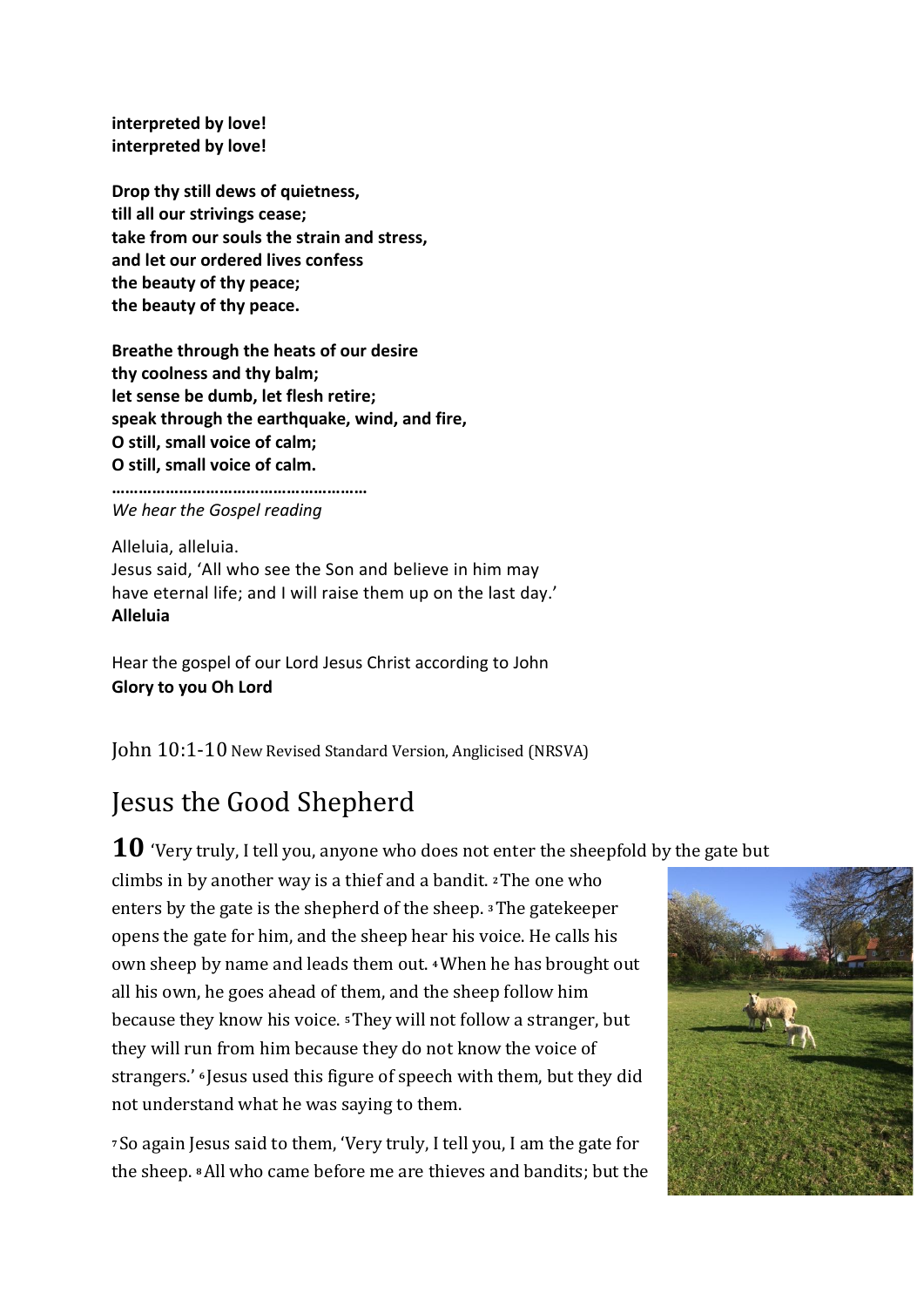sheep did not listen to them. **<sup>9</sup>** I am the gate. Whoever enters by me will be saved, and will come in and go out and find pasture. **10**The thief comes only to steal and kill and destroy. I came that they may have life, and have it abundantly.

This is the Gospel of the Lord **Praise to you Oh Christ**

*We hear a reflection for the Fourth Sunday of Easter (Easter 3)*

*We confirm our faith together in the words of the creed:*

**We believe in one God, the Father, the Almighty, maker of heaven and earth, of all that is, seen and unseen.** 

**We believe in one Lord, Jesus Christ, the only Son of God, eternally begotten of the Father, God from God, Light from Light, true God from true God, begotten, not made, of one Being with the Father. Through him all things were made. For us and for our salvation he came down from heaven, was incarnate of the Holy Spirit and the Virgin Mary and was made man. For our sake he was crucified under Pontius Pilate; he suffered death and was buried. On the third day he rose again in accordance with the Scriptures; he ascended into heaven and is seated at the right hand of the Father. He will come again in glory to judge the living and the dead, and his kingdom will have no end.** 

**We believe in the Holy Spirit, the Lord, the giver of life, who proceeds from the Father and the Son, who with the Father and the Son is worshipped and glorified, who has spoken through the prophets.** 

**We believe in one holy, catholic and apostolic Church. We acknowledge one baptism for the forgiveness of sins. We look for the resurrection of the dead, and the life of the world to come. Amen** 

In the power of the Spirit and in union with Christ, let us pray to the Father…

Good shepherd, inspire in us faith, hope, and love, that we may follow you every day of our lives.

Lord in your mercy, **Hear our prayer**

Good Shepherd, we pray for all those who you have called to be shepherds of others: for Church leaders around the world and especially in our own Diocese, for political leaders and leaders of unions,

for those in positions of authority in the health service, social services, and the emergency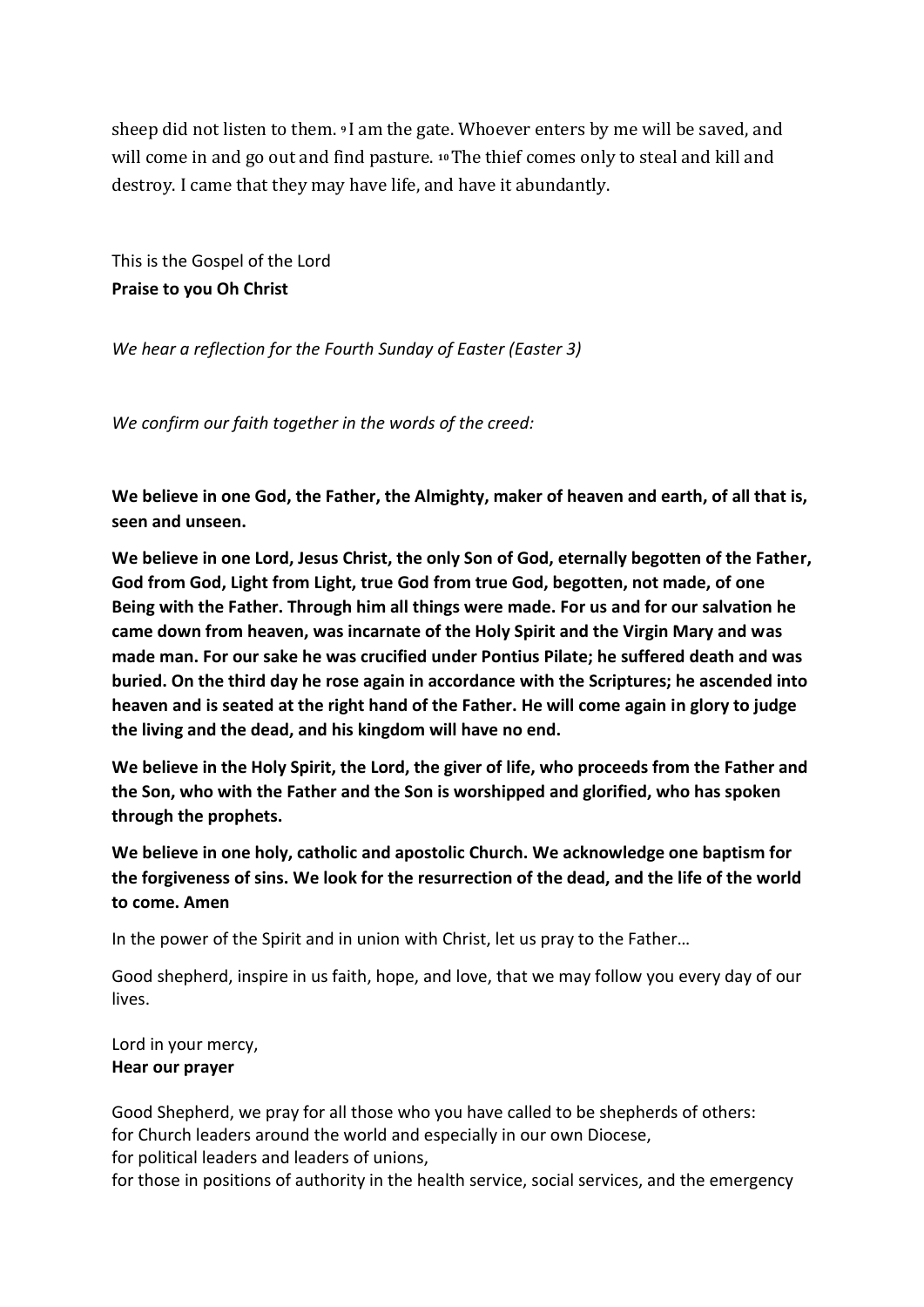services, for teachers, carers and leaders and decision makers everywhere

Lord in your mercy, **Hear our prayer**

Good Shepherd, lead us to pools of healing water. Refresh those who are tired and stressed. Bring hope to those who are despairing. Give courage to those who are anxious or depressed. Bring meaning to those who feel without purpose.

Lord in your mercy, **Hear our prayer**

Good Shepherd, each one of your flock is precious to you. Bring comfort to all those who suffer in body mind and spirit, and especially to all who grieve this weekend. We pray especially for the families and friends of Les Pratt, Ruth Bland, Sue-Sue and Adrian and Alice Warmsley. Give us assurance, by your spirit, that all those we have loved and lost dwell safely with you in green and pleasant pastures.

Lord in your mercy, **Hear our prayer**

Merciful Father,

You gave your Son Jesus Christ to be the Good Shepherd, And in his love for us to lay down his life and rise again, Keep us always under his protection, And give us grace to follow in his steps; Through Jesus Christ our Lord **Amen.**



*We worship with Christians across the globe, and so we pray for one another in the words of the peace…*

The risen Christ came and stood among his disciples and said, 'Peace be with you.' Then were they glad when they saw the Lord. Alleluia. The peace of the risen Christ be always with you **and also with you. Alleluia!** 

**Will you come and follow me If I but call your name? Will you go where you don't know And never be the same? Will you let my love be shown, Will you let my name be known,**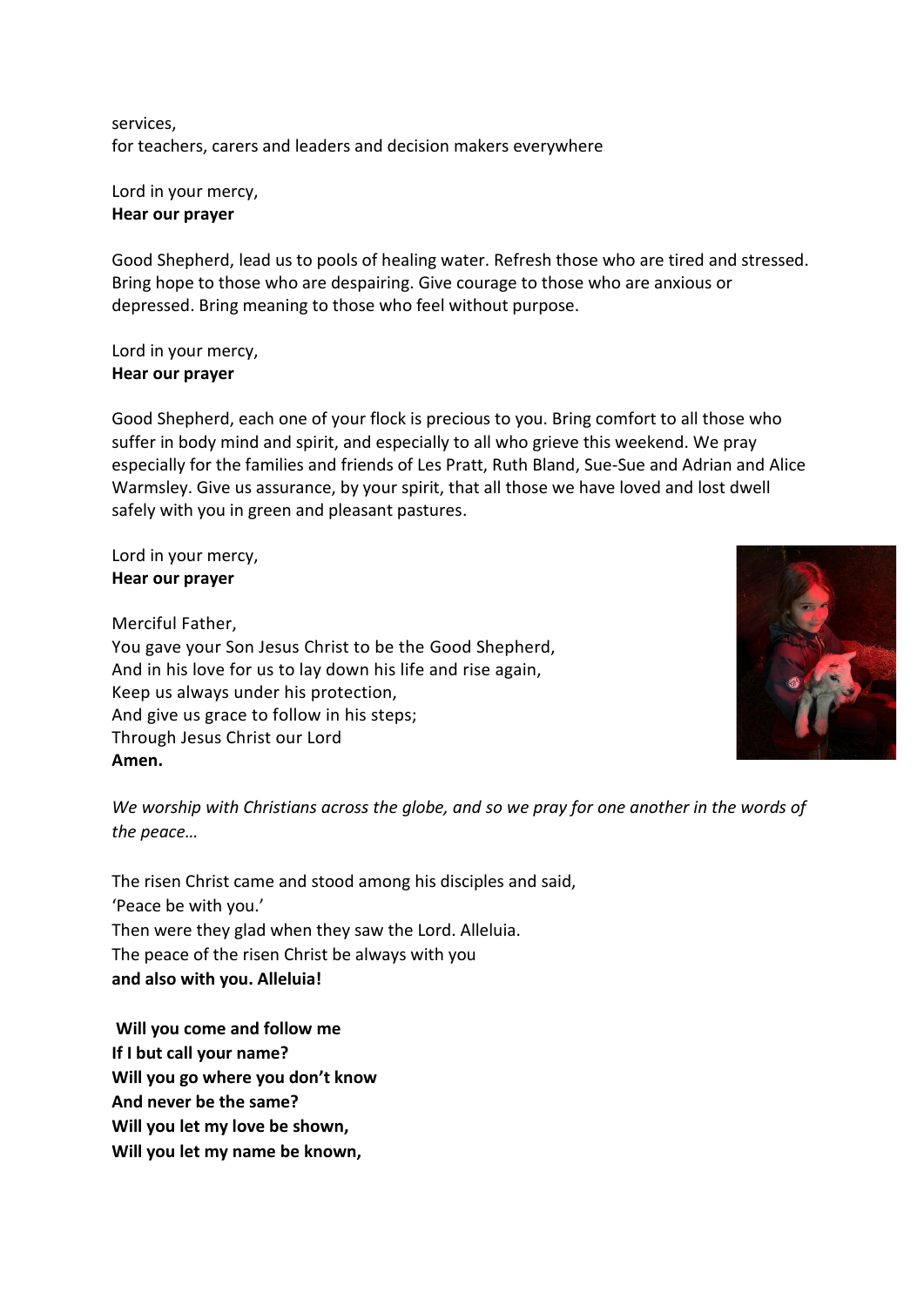**Will you let my life be grown In you and you in me?** 

**Will you leave yourself behind If I but call your name? Will you care for cruel and kind And never be the same? Will you risk the hostile stare Should your life attract or scare? Will you let me answer prayer In you and you in me? Verse 3**

**Will you let the blinded see If I but call your name? Will you set the prisoners free And never be the same? Will you kiss the leper clean And do such as this unseen, And admit to what I mean In you and you in me?** 

**Will you love the 'you' you hide If I but call your name? Will you quell the fear inside And never be the same? Will you use the faith you've found To reshape the world around Through my sight and touch and sound In you and you in me?** 

**Lord, your summons echoes true When you but call my name. Let me turn and follow you And never be the same. In your company I'll go Where your love and footsteps show. Thus I'll move and live and grow In you and you in me.** 

*Let us pray together as our Saviour taught us* **Our Father, who art in heaven, Hallowed be thy Name. Thy kingdom come. Thy will be done, On earth as it is in heaven.**